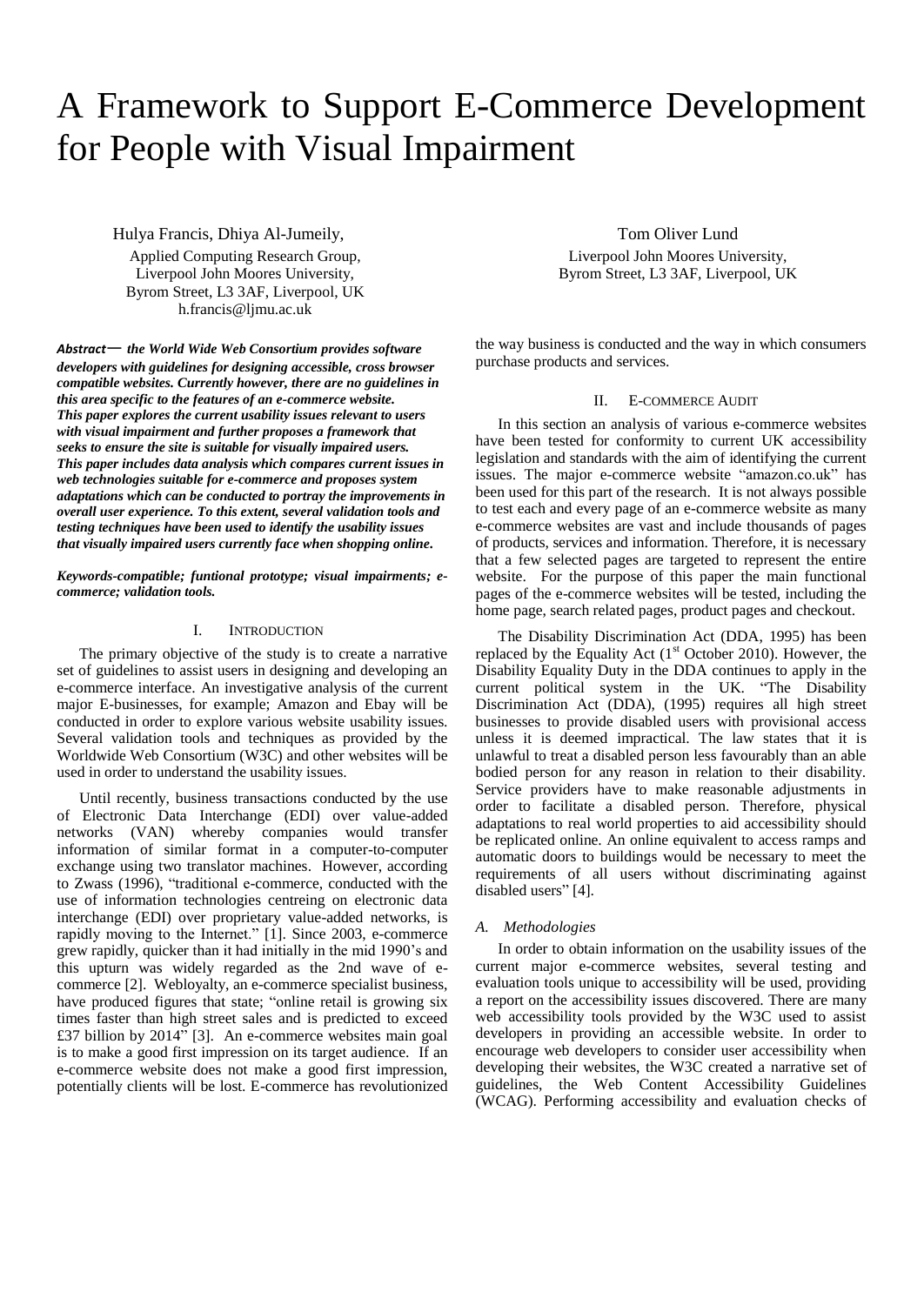the technical parameters of a website can be used to identify possible barriers to users with visual impairments. When the the errors have been identified, amendments can be performed then the errors can be rectified and it is then possible to vastly improve the performance of the website.

# *B. Testing Tools*

The testing tools used in this research work determine the conformance of the e-commerce websites against accessibility checks and also determine the conformance to the current accessibility guidelines, mainly the WCAG 2.0 (AA). A select few of the testing tools will also investigate and evaluate web accessibility by users with colour blindness.

# *C. Automated testing*

Automated testing tools are an effective method of highlighting potential errors and usability issues. Predominantly the automated testing tools are performed by online validators such as W3C validation service and automatically detect issues such as missing alternative text attributes and undefined document language types. However, manual intervention is required in order to correct the problems highlighted. The tools used to perform the audit are specified below:

- W3C Mark-up Validation Service [\(http://validator.w3.org/\)](http://validator.w3.org/). The W3C validation service is an online testing tool that checks the validity of web documents in HTML, XHTML etc.
- Colour Blind Webpage Filter [\(http://colorfilter.wickline.org/\)](http://colorfilter.wickline.org/). The Colour Blind Webpage filter is a simulation tool that reveals how a website looks to a user with colour blindness, including examples of the conditions; Protanopia, Deuteranopia, Tritanopia, Achromatopsia etc. simulating how the snapshot is viewed by a person with a colour blindness condition.
- Etre Web Accessibility Tool [\(http://www.etre.com/tools/accessibilitycheck/\)](http://www.etre.com/tools/accessibilitycheck/). The Etre Web Accessibility Tool evaluates the webpage against the WAI guidelines, relating to accessibility.
- Achecker Web Accessibility Checker [\(http://achecker.ca/checker/index.php\)](http://achecker.ca/checker/index.php). The Achecker Web Accessibility checker checks single HTML pages against a range of accessibility standards, including the WCAG 1.0 & 2.0.

# *D. Audit Reporting Structure*

First and foremost the authors will conduct a validation check on the HTML and CSS Mark-up language of the chosen website Amazon.co.uk. A validation check is a test to ensure that the Mark-up used conforms to the defined language type. The identified automated tool for checking compliancy and Mark-up errors is the W3C Mark-up Validation Service tool. The audit structure will be conducted by using each of the tools listed above to test each of the consecutive pages of the website. The homepage, search related pages, product/catalog pages and lastly the checkout pages will all be tested individually using the tools identified. The tools will reveal the current usability issues and compliancy failures of the current major online retail businesses and provide detailed reports on the errors users with disabilities may face. This audit is focusing on the barriers faced by users with sight deficiencies such as colour blindness. The methodologies will enable the gathering of required improvements and barriers to overcome to produce a framework for an accessible e-commerce website.

# *E. Audit of Amazon.co.uk*

Users form their first impressions of a website homepage almost instantaneously, perceiving the colour scheme, credibility and usability of the website. Whether or not a user will purchase from the site is influenced by the credibility of the webpage i.e. whether or not it looks professional or amateur. To identify issues of Mark-up and CSS, the Amazon.co.uk homepage [\(www.amazon.co.uk\)](http://www.amazon.co.uk/) was entered into the address field of the W3C Mark-up Validation Service. Both the character encoding and document type was set to 'detect automatically' to see whether or not the document and coding types had been identified within the code.

In Amazon website, before the validation output report, the check identified the document type (DOCTYPE) was not stated within the document. Therefore, the validation report was forced to roll-back and validate the page against the default doctype; HTML 4.01 Transitional. Many errors were identified in the findings of the validation report; this is due to the undeclared doctype which forces the validator to validate using a different doctype, which is more than likely to be the incorrect and generate false error messages. Before the Amazon.co.uk page can be declared as valid, a valid doctype is required.Having performed the general W3C validation service report, a more visual user-focused tool was used to identify the potential errors of the website homepage. A web accessibility check was performed using the "Etre Web Accessibility Tool". The tool compares the submitted URL against the WAI accessibility guidelines and evaluates the findings.According to the Etre Web Accessibility test results, there is one critical error that needs to be fixed for the website to comply with the World Wide Web Consortium (W3C)'s Web Accessibility Initiative (WAI) guidelines. As it is a priority 1 requirement, the error must be fixed in order to provide the minimum, most basic level of accessibility. 35 other problems were identified and should be fixed providing the minimum accepted level of accessibility recommended by the European Union (EU). A 'may fix' error is suggested to be fixed to increase and maximize accessibility.The testing report indicated that one of the problems discovered was that nested tables were used i.e. tables placed within tables. Screen readers read website content in a liner fashion, however nested tables linearise poorly, therefore; the process by which a screen reader or speech browser interprets the content is compromised. Screen readers interpret html table's cell by cell (left to right, top to bottom) which is the correct sequence for reading tabular data. However, nested tables do not work well with this process. One of the other errors listed within the report is the use of  $\leq$ iframe> elements with missing longdesc attributes. Often, a title attribute alone is not enough to explain the iframe content; therefore it is recommended that a long description attribute is used to further explain the content and importance to blind users. The use of a long description attempts to convince blind users that accessing the content is worth their while. However, the longdesc attribute is poorly supported by the leading web browsers, therefore in order to provide the user with a description, a simple link to a page that describes the iframe content is required.Solely the title tag alone is not enough to inform a blind user of the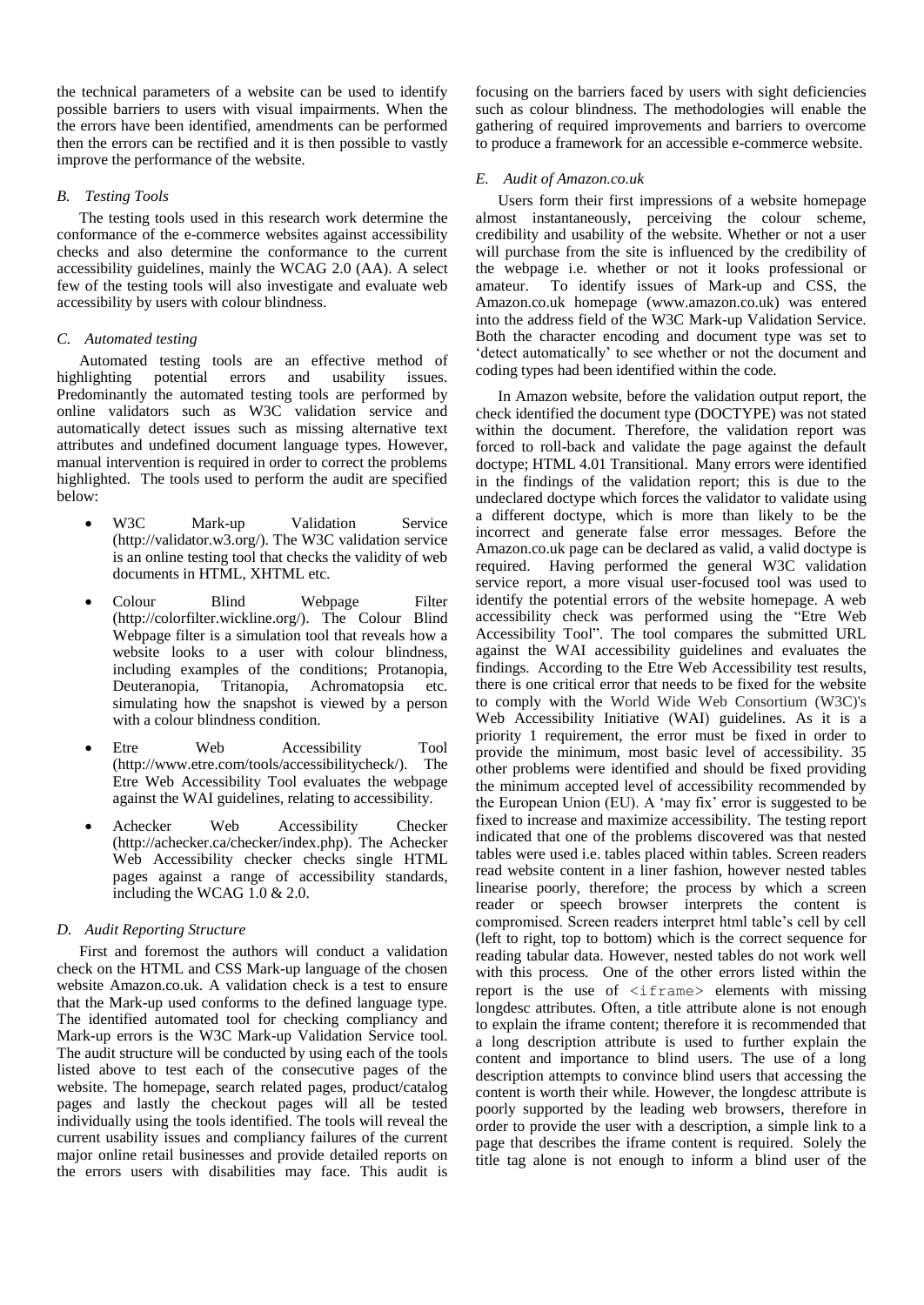content within the frame. Therefore, the website does not conform to the WAI guidelines, specifically guideline; H45: Using Longdesc. When an absolute font size is used on the web site, users who have a visual impairment are unable to resize the font as the font is static (often an image or text as opposed to using HTML and CSS styling). In terms of ecommerce and visually impaired users, if users are unable to resize text, users are unlikely to read the details of products, which in turn make it unlikely that the user will purchase a product. This would result in a potential loss of sale through a denial of service to users with disabilities.Having highlighted numerous accessibility problems using the tools above, it was then decided that a more in depth, detailed approach should be used to discover the actual errors of the homepage, with reference to specific guidelines of the WCAG 2.0 and the specific lines of code where the error exists. The web accessibility checker by Achecker provides a more detailed reporting structure highlighting the conformance errors (to WCAG 2.0), specific errors within the code and identifies what needs to be amended to remove the accessibility barrier. The report format was structured to view the errors by their corresponding guideline. The guidelines to check against was selected as; WCAG 2.0 (Level AA) - A web developer should conform to this checkpoint, checkpoints 1 and 2. The check results highlighted 11 known problems, 92 potential problems, 251 HTML validation problems and lastly 9 CSS validation problems. The majority of errors reported were related to the insufficient contrast ratio of the foreground and background colour of the active link text. The repair note suggested that a sufficient contrast of 4.5:1 for standard text, or 3:1 for larger text was required in order to comply with guideline 1.4.

"1.4 Distinguishable: Make it easier for users to see and hear content including separating foreground from background.

Success Criteria 1.4.3 Contrast (Minimum) (AA).

Check 303[:The contrast between the colour of active link text](http://achecker.ca/checker/suggestion.php?id=303)  [and its background is not sufficient to meet WCAG2.0 Level](http://achecker.ca/checker/suggestion.php?id=303)  [AA."](http://achecker.ca/checker/suggestion.php?id=303)[5].

The report signified that Amazon.co.uk failed to include an alternative text attribute for an image used as an anchor, i.e. the purpose of the image is not stated. If the image is used as a link an alt attribute is required to describe the link destination. As discovered in the early analysis of the homepage using the W3C validation service tool, the document doctype is missing, conflicting with guideline 3.1 Readable: Make text content readable and understandable; Success Criteria 3.1.1 Language of Page (A). A HTML element is required to have a "lang attribute" as the attribute allows assistive technologies such as screen reader software to adapt and pronounce the syntax that matches the language of the content. Amazon.co.uk has failed to state a language type on the opening HTML element. To repair the missing doctype element, Amazon.co.uk should implement the following:

<html xmlns="http://www.w3.org/1999/xhtml" xml:lang="en-gb" lang="en-gb">

The colour blind webpage filter is a simulator that enables a user with full vision to reveal how an image may appear to a user with a colour blindness condition. The filter allows the user to select a colour filter and simulates how the website would be viewed by someone with a colour blindness condition. The tool simulates a variety of colour blindness conditions; Protanopia, Deuteranopia, Tritanopia, Monochromacy. According to the result of Protanopia test, the appearance of the Amazon website appears largely the same,

albeit a little contrast reduced. However the links, menu and general use of colour is appropriate for users with Protanopia. Deuteranopia filter test results appeared largely the same as the results for Protanopia. The results can be explained by the conditions; Protanopia – no red cones and Deuteranopia – no green cones. As the website homepage doesn't feature these colours the webpage remains unaffected and is viewed similarly, if not the same as how a user without a colour blindness condition views the webpage. Users with Tritanopia colour blindness condition (blue/yellow colour blindness) have missing blue cones, therefore it is expected that the screenshot will appear different in colour. Cases of Tritanopia are very rare, but users who have the condition are sensitive to the colour blue. There is a significant change in colour of the original 'orange' elements of the website as it appears a shade of pink. The original light blue is now a darker, high contrast blue, which could potentially throw up errors when roll-overs are used on active menu links. Lastly, when the Monochromacy filter was applied, the website was in greyscale, only varying in contrast and brightness. In terms of visibility for colour blind users, the Amazon website performance and overall user experience is excellent as the webpage renders legibly. Amazon.co.uk has chosen colours that contrast well and appears largely the same for most colour blind users.

# *a) 3.4.2. Search pages*

A search facility is a critical, necessary function of any ecommerce website. In order for a user to purchase a product, they need to be able to locate it. The search must have a simple user interface and search the entire website and the results must be legible to all users. "Site designers must create sophisticated, but simple search engines capable of delivering the goods on the user's first search query." [6]. Manual search was conducted using the main search feature of the Amazon.co.uk website. The results of key words used are listed in a structured manner in Amazon web site, categorized by the relevance of the product to the search term. The results display a thumbnail image of the product and are upfront with the total cost of the item including shipping. Red and green text is used to highlight delivery times and pricing, which could potentially cause problems for users with Protanopia and Deuteranopia. The colour blind simulator was used to check for the potential issues.

# *b) 3.4.3. Product page*

An Accessible product page is a necessity. If users are unable to use the product page, items cannot be purchased. Using the Achecker Web Accessibility Checker to check for errors against the WCAG 2.0 (AA), numerous avoidable errors were reported, including missing alternative text and colour contrasting issues. Again, the issue of the undeclared doctype impeded the results. The audit report identified 11 know problems, all of which could be rectified with little effort to ensure full accessibility by visually impaired users. The product details, such as the dimensions and page statistics appear midway down the product page. The description along with the product details should have placement towards the top of the product page as they have more relevance to the product and are of more importance to the user than what other users have previously bought. The customer reviews elongate the height of the page, making it an arduous task to scroll to the bottom of the webpage. The customer reviews do not have a character limit and display the full review elongating the page unnecessarily. A line break, such as '…read more' should be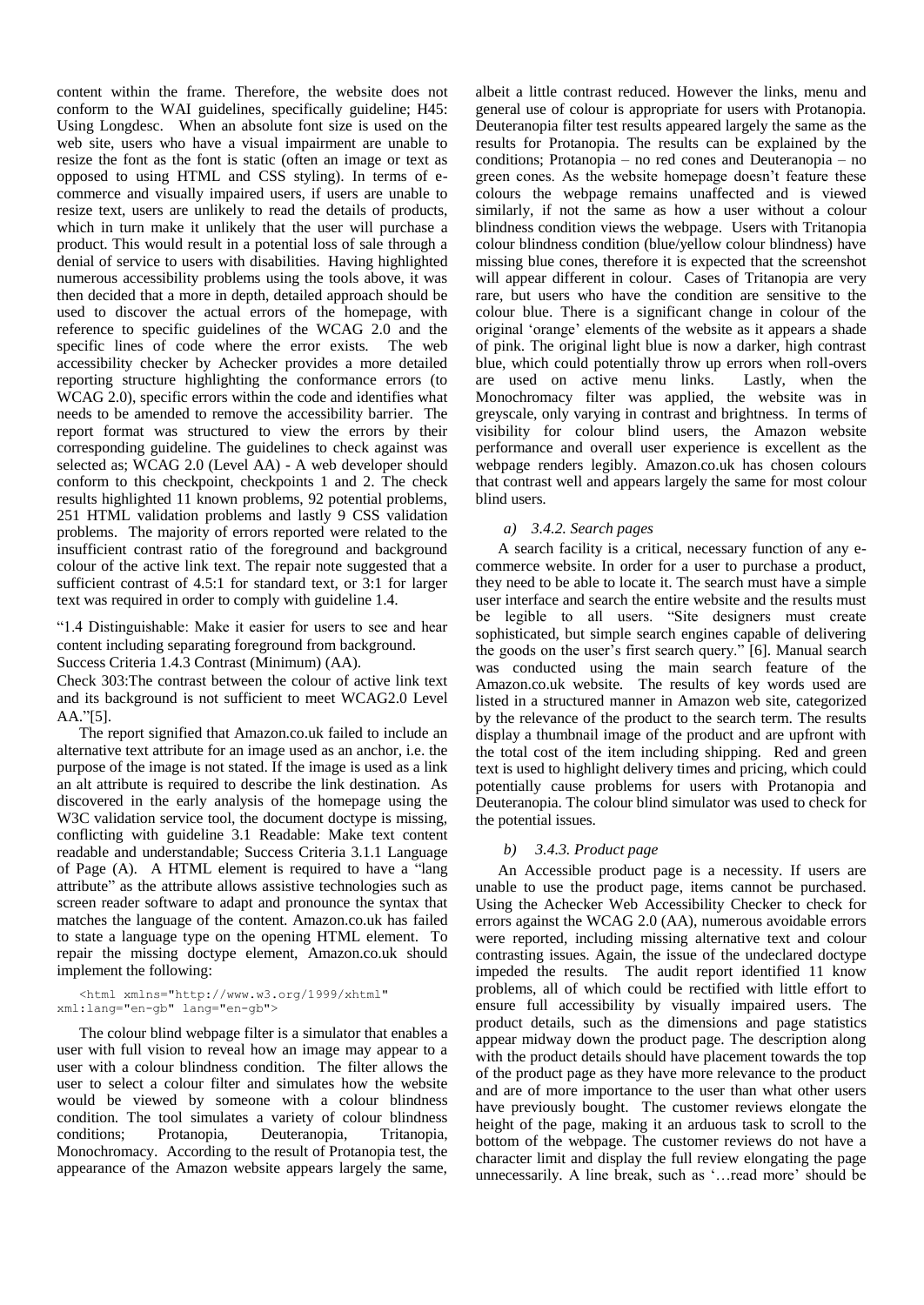implemented, allowing the users to click to read more if they wish to do so. A character limit should be introduced to constrain the length of the 3.4.4. Checkout page. For the purpose of this audit, an item was added to the basket and checkout process proceeded. It was apparent that Amazon.co.uk requires users to register with the website before they are able to checkout with the product. Requiring users to register first as opposed to checking out as a 'Guest' puts off users from using the website, as they may wish to use the website as a one off and do not want marketing emails associated with the account. The previous checkout stages were arduous and took a considerable amount of time to complete. Amazon has separated the checkout process into several stages to make the process easy to complete, however there are too many stages. A total of 7 stages of entering information were required before the product order could be placed. Amazon.co.uk could do with reviewing, simplifying and streamlining their checkout process in order to achieve a more usable user-interactive checkout.

# III. E-COMMERCE GUIDELINES

In this section the authors will propose a set of e-commerce specific guidelines derived from the results of the early analysis of the major e-commerce websites in order to identify the usability issues faced by users with a visual impairment. The following framework guidelines aim not to replace, but to comply to and be applicable to all e-commerce websites.

#### *A. General*

#### *1) Guideline 1.2*

*It is important to make good use of headings, sub headings and you can use breadcrumb navigation to inform users of their position on the website.* Text headings and sub headings that are analysed by search engines are headings such as H1, H2, and subheading H3. Paragraphs are also analysed for readability, including the alignment, font used and numeric value of the words. Most users scan text rather than read website content, therefore it is a good idea to provide users with a heading hierarchy and use sub headings where possible to outline to the user what the content is about. Web Credible (2005) recommend that developers should be aiming for one sub-heading every two to four paragraphs. Most importantly, the sub-headings should group on-page content into logical groups, to allow site visitors to easily access the information that they are after [7]. A virtual breadcrumb trail can be created to help users navigate within websites and provide users with the information as to where the user is within the site, allowing the user to 'jump' to any previous page in the trail without having to use the browser navigation tools [8]. Thus, usability can be enchased using this method more effectively. Rogers and Chaparro et al (2012) indicated that; of the participants that were exposed to a site with a breadcrumb trail (n=30), 40% used the breadcrumb five or more times to navigate on the site (Range  $= 5 - 31$ , n=14). However, this accounted for only 6% of the navigation overall. The Back button, the main Navigation bar, and embedded links were used the majority of the time [9].

## *2) Guideline 1.2*

*A text equivalent for every non-text element should be provided (e.g. via 'alt', 'longdesc', or in element content) [10].* It is essential for a developer to include alternative text attributes on non-text elements such as images as visually impaired users have difficulty viewing images and other media

rich content, therefore an alternative description is required. This includes: images, graphical representations of text (including symbols), image map regions, animations (e.g., animated GIFs), applets and programmatic objects, ASCII art, frames, scripts, images used as list bullets, spacers, graphical buttons, sounds (played with or without user interaction), stand-alone audio files, audio tracks of video, and video [11].

# *3) Guideline 1.3*

*Use Mark-up and CSS where possible allowing text-size & other accessibility functions to operate correctly.* The use of mark-up allows developers to consistently provide information to the viewer dynamically as using mark-up improperly hinders accessibility [12]. The use of HTML 'lang' attribute within the header of the HTML page defines the language used. Defining the language attribute assists screen reader speech synthesisers in rendering the content in a more direct and meaningful manner, based upon the language chosen and the cultural practices of the chosen language. E.g. defining the HTML language as 'en' defines the language as English which is culturally read in a linear manner from left to right and 'en-gb' contains a regional sub tag and defines the language as British English, taking into account the distinction between counties that predominantly use the English language. The use of correctly written mark-up is essential for web-based screen reader software. As an example of the latter, typically blind or severely vision impaired users will use synthesised text-tospeech (TTS) software in order to access websites and interpret website content. However, improper hierarchical use of headings such as H1, H2 and H3 sub-headings can confuse screen reader software, often resulting in a parse error; 'there are no headings on this webpage'. If a developer uses an image of a title rather than CSS styling the title, the font increase and decrease functions will not work as the title is static, therefore incomprehensible by users with low vision. If alternative text attributes for graphical images are provided, screen readers will pick up and explain the relevance of the graphic to the user, however, if missing; the user could miss out on useful or significant information. "Screen readers can only read textual elements of web pages, so graphics and scripts cannot be interpreted" [13]. It is essential that developers control the website modules using CSS styling as apposed using images to convey the information. If graphical images and/or animations are used, relevant alternative text attributes must be provided in order to explain the importance of the image. The alternative text should also describe the appearance of the visual content of the image, to convey the illustration. Users with sight impairments often view small portions of the website content at one given time and may also use screen reader software to convey the content of the webpage, therefore the content is required to contain sufficient headings, tab index, tables, structured navigation etc. in order to serve its purpose and portray the content to the user. The Web Content Accessibility Guidelines 1.0 (WCAG) states that "when an appropriate mark-up language exists, use mark-up rather than images to convey information.[Priority2]" [14].

# *4) Guideline 1.4*

*Website logo should be placed to the left and linked to the website homepage.* Linking the website logo to the website home page assists users in navigating home. The aim is to provide as many routes possible to the website pages through the use of strategically placed links, enhancing the usability of the website. The logo area needs to be prominent and attract the attention of the user when the user enters the website. The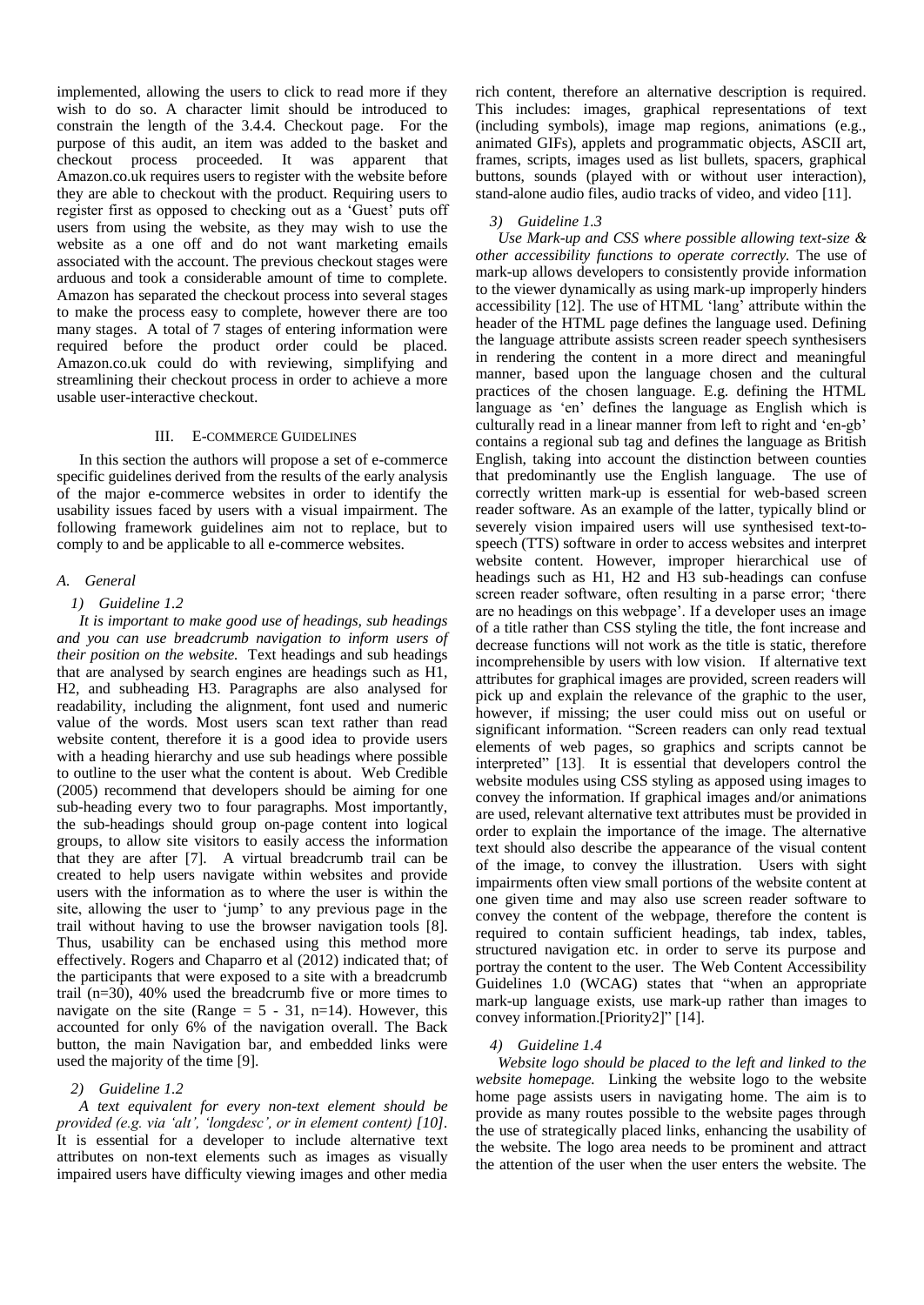upper-left corner is usually the best placement for languages that read from left to right [15]. A tag line of less than 100 characters may also be placed below the logo to summarise the website content. However, a tag line may not be required if the company logo is self-explanatory.

## *5) Guideline 1.5*

*Ensure there is sufficient contrast between the background and foreground ensuring visibility is consistent for all users.*  To accommodate colour deficient users, such as users with Monochromacy a sufficient high colour contrast option must be used. Text and background colours must be legible and of a sufficient colour contrast. Select colour combinations that contrast well together and increase lightness between colours. Make use of colour hexadecimal and/or RGB numbers over names of colours in the CSS style sheet. In accordance with the WCAG 2.0 guidelines a 1.4.3 Contrast (Minimum) should be used. The visual presentation of [text](http://www.w3.org/TR/WCAG/#textdef) and [images of text](http://www.w3.org/TR/WCAG/#images-of-textdef) has a [contrast ratio](http://www.w3.org/TR/WCAG/#contrast-ratiodef) of at least 4.5:1, except for the following: (Level AA) Large Text: Large-scale text and images of large-scale text have a contrast ratio of at least 3:1; Incidental: Text or images of text that are part of an inactive [user interface](http://www.w3.org/TR/WCAG/#user-interface-componentdef)  [component,](http://www.w3.org/TR/WCAG/#user-interface-componentdef) that are [pure decoration,](http://www.w3.org/TR/WCAG/#puredecdef) that are not visible to anyone, or that are part of a picture that contains significant other visual content, have no contrast requirement. Logotypes: Text that is part of a logo or brand name has no minimum contrast requirement. [16].

# *6) Guideline 1.6*

*Provide the option of resizing text; increase and decrease text-size*. An option to resize text is an essential aspect of web design to enable users with disabilities to operate the web. Most commonly, web browsers have the ability to change the text size of web pages however, if static text is used the text is unable to be resized. Developers cannot solely rely on the user's web browser to alter the text size. An accessibility option to resize text shows the user that the website is user friendly and is accessible by users with a visual impairment. A user with a visual impairment may be required to increase the text size to be able to read the content as they may struggle to read small text. Therefore, the option of increasing the text size enables the user to read the content more easily, thus removing the barrier of illegible content. The text size is required to be increased up to twice the original text size i.e. 200%. For many users with disabilities such as visual implications, the use of a keyboard to navigate a website is required. Aim to ensure that all website functionality can be performed by the use of the keyboard only, without including timing requirements for specific keystrokes*.* 

## *B. Navigation*

*1) Guideline 2.1 "Design consistent navigation that is simple, intuitive and obvious and remain in the same locations on each page".* Design pages to use consistent navigation methods. This is particularly important for people with low vision using screen magnifiers. Since the users with low vision cannot see the entire screen at once, the more they can predict where elements are, the easier it is for them to get an overall feel for a page. It is important that navigation controls must be located in the same location on every page. The navigation title attributes must also be self-descriptive matching the

headings of the destination pages. Child menus should only be used if necessary and the links should be direct to the relevant placement of the pages.

# *2) Guidelines 2.2*

*Navigation must make use of roll-over and highlighting functions providing feedback to the user of their position on the navigation*. Orientation cues are excellent for providing the user with feedback as to where they have placed their cursor and also the highlighted navigation will indicate what page the user is on. Wayfinding orientation will inform the user of their current position within the website.

## *C. Search Functions*

## *1) Guideline 3.1*

*A search function should be visible and remain on every page in the same position.* According to Proctor et al (2005) the search function is the most important feature of an e-commerce website. Therefore, it is recommended that the search function be placed in a position users expect to find it, like the upper-right or upper-left corner of a page. For users with low vision or no vision, this is particularly important. The search feature must be in the same position on each and every page and be of adequate width with enough space for at least 30 characters.

#### *2) Guideline 3.2*

*Advanced search and filter options should be considered to refine the search results.* An advanced search feature is a necessary feature of any e-commerce website. The advanced search allows users to refine the results that they seek, enhancing the usability of the website. It is recommended that the user is able to perform a search of specific categories to assist in discovering the search results. To ensure that the search is kept as simple as possible offer users the option to do an advanced search only when the search results are presented.

#### *3) Guideline 3.3*

*The search function must allow users to search by product name, SKU code, category, manufacturer and product price.* The search feature must have the ability to search the entire website. The search function should also allow users to search by product name, SKU code, category, manufacturer and product price in order to help users refine their search category and results.

#### *D. Product Catalog*

#### *1) Guideline 4.1*

*Product layout must be consistent and in a grid format e.g. three products per row.* Products must be categorised and in a layout that is clear, concise and correctly formatted. The product layout should remain uncluttered and make use of whitespace. Dependant on the amount of space, it is recommended that you use three products per row with sufficient padding between product images to help individualise products.

### *2) Guidelines 4.2*

*Present accurate, consistent and detailed descriptions and images of products*[17]. Product descriptions should remain accurate, descriptive and provide the user with sufficient information about the product. The product page should present the details of a single product only to avoid confusion between other products; however related products may be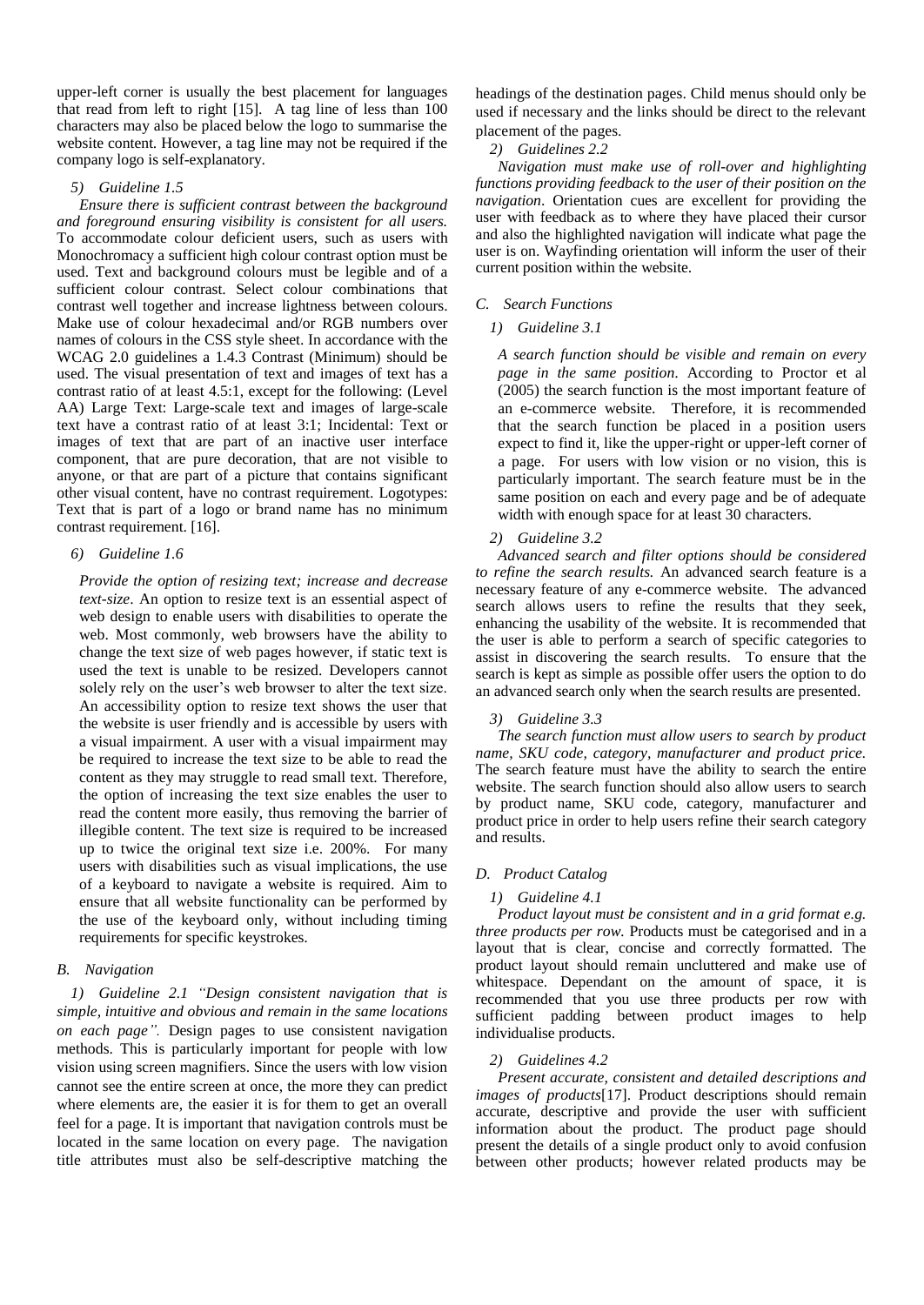displayed as a secondary focus towards the bottom of the product page. The product image should be recognisable, accurate and of high quality with as few visual distractions within the image. "Recognising a familiar item visually is easier for some people than recalling its name." (Nielsen et al, 2000). The users should be provided with clickable thumbnail images providing several views of the product from all angles, including different variations of the product such as product colours. However, the importance of displaying multiple images depends entirely on the product. If a detailed image is not required, then it is not necessary to provide the user with one. According to Nielsen et al (2000) the users sometimes wanted to see other views of items (especially clothing and furniture) [18]. Nielsen (2000) further adds that to accommodate users who have difficulty seeing, or who turn off images on their browsers, it is important to provide meaningful ALT text. ALT text is what appears when the user has turned off images, and it is also what screen readers, or voice browsers, speak [19].

#### *3) Guideline 4.3*

*Provide users with the total product price (and currency); be upfront with pricing on both the category and product pages.* One of the main factors of success of an E-commerce website is that of honesty. An honest retailer will gain the trust of the user i.e. the person's willingness to invest time, money, and personal data in an e-commerce site in return for goods and services that meet certain expectations [20].

# *4) Guideline 4.4*

*Provide sufficient product availability information. Products should remain on the product page even if out of stock.* Availability information is important to users. If a product is out of stock and if this is not indicated on the website, allowing a user to purchase the product it would take a longer amount of time to be delivered, thus sacrificing the buyers trust. The length of time that the user is willing to wait can depend on several factors, including how much the user wants the item and whether the user can obtain a suitable alternative more quickly. If a product is not available right away, the user may opt to:

- Wait for the site to ship the item
- Shop elsewhere
- Give up on that item, perhaps choosing something else
- Buy nothing [21].
	- *5) Guideline 4.5*

*Users should be able to add items to their shopping cart without having to register first.* Nielsen et al (2000) states that the registration process on web sites must always be optional. Requiring registration before or during a purchase drives away business. If a user fails or refuses to register, and registration is required, the failure results in a sales catastrophe for the site, which is not what either the prospective buyer or seller intended. People who give up on a website may not be back again [22]. Allowing customers to register optionally after a purchase is much better, because then it does not interrupt or prevent the sale, and it is less offensive to customers because they have a choice [23].

# *E. Shopping Cart and Checkout*

#### *1) Guideline 5.1*

*Simplify and streamline the whole ordering process, obtain only required information.* It is important to simplify the ordering process of purchasing a product to allow users to

checkout with their desired shopping basket as smoothly and as quickly as possible. By simplifying the process, obtaining only required information; users are less likely to abandon their shopping cart if they are faced with an abundance of required text fields irrelevant to the purchasing of the product.

#### *2) Guideline 5.2*

*Show users the checkout stages using a progress bar and highlight where they are upon checkout.* Users should be provided with a linear procedure to completing the checkout process. A progress bar identifies at what stage the user is at upon checkout. An indication of the steps to complete is often enough to encourage shoppers to checkout and purchase the items in their shopping cart. Keeping the user informed of their progress at all times puts the user at ease. Illustrations of the checkout processes are often used as an indication of progress, having the steps to complete 'greyed out' as a secondary step to the current step to be taken. However, the Nielsen Norman Group (2000) discovered that upon checkout; *"*the only problem with these graphics was that users sometimes tried to click the graphic to skip to a later step, typically shipping, because they had questions about that step of the process" [24]. To address this problem, the user should be provided with tool tips and guidance on how to checkout, providing obvious action buttons to continue to the next checkout step.

#### *3) Guideline 5.3*

*Highlight required form fields.* When designing and developing form fields it is wise to use a CSS Focus state to help specify which form field the user has clicked on, highlighting the field ready for user input. The CSS example below portrays the use of a border colour to signify the form field selected. It is also important to highlight incorrect or missing required form fields that the user may have missed. Required fields are often marked by an asterix (\*). This is often standard procedure on many websites upon checkout and registration, however if a required field is missed such as a credit card expiry date then the required fields become highlighted upon validation. A red border colour is often used to highlight a missing required field as the colour red is associated with an error or wrong doing.

## *4) Guideline 5.4*

*The shopping basket is to be placed in the upper most top right hand position of the E-commerce website and indicate if it contains products.* The shopping cart must explicitly display the active content within the cart enabling the user to retrieve and checkout their chosen products at a later stage. When a user adds an item to their shopping cart, provide a link to checkout and alternatively provide the user with a link to 'continue shopping'. According to P. Markellou et al (2005) the best location to place the shopping cart is at the right top area as users will look there first to find the link. A visual indication whether the cart contains product must be shown in the shopping cart. [25]. Typically when an item is added to the cart, the e-commerce site will create and store an HTML 'cookie' either on the client's browser or server side; if the client has selected an option to prevent cookies from being stored on their machine. Users with visual impairments often memorise and/or visualise website framework to allow them to operate the website with ease.

## *5) Guideline 5.5*

*Highlight delivery costs on order summary before the purchase is made.*